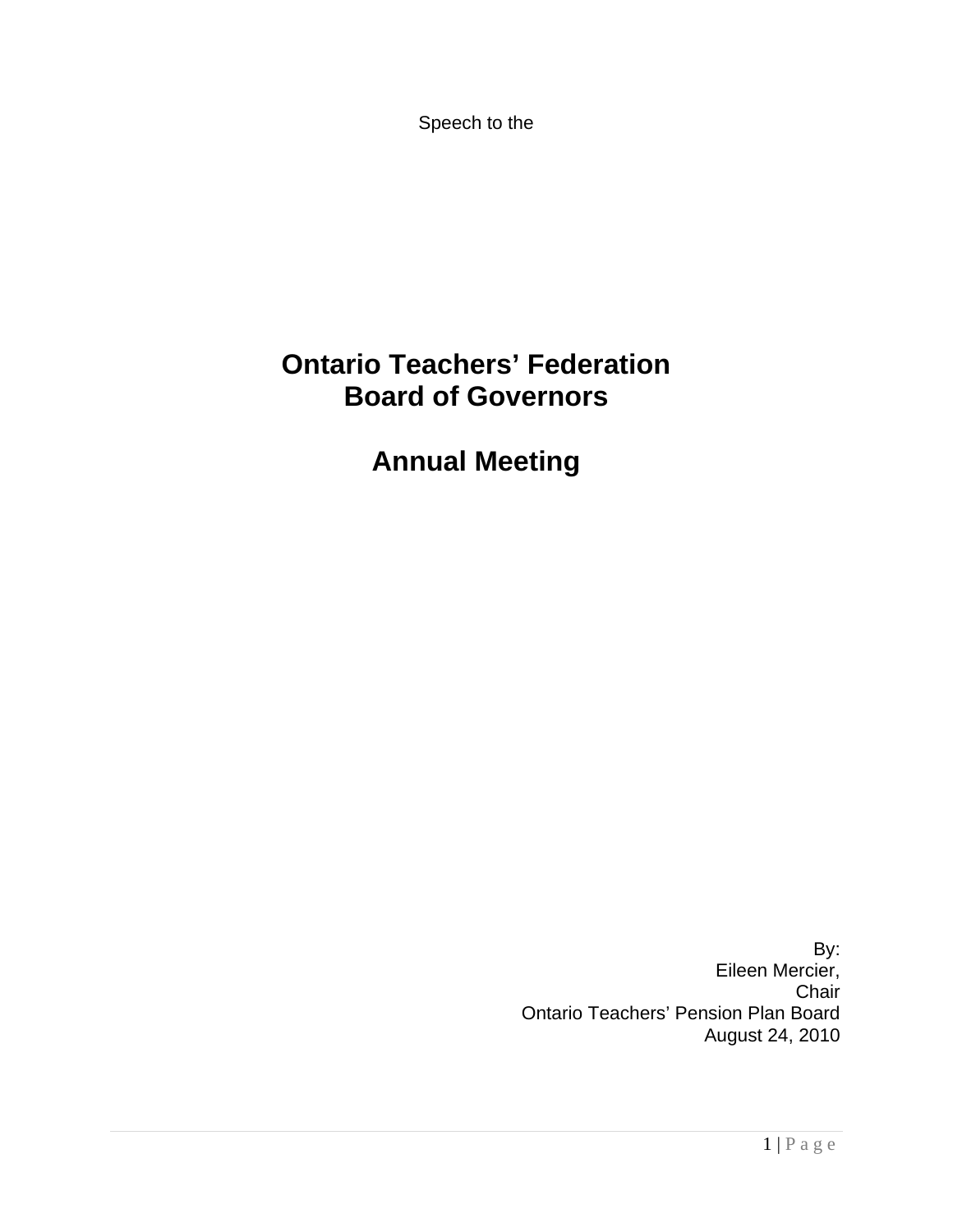Merci beaucoup, (Reno), et bonjour à toutes et à tous.

I am joined today by board member Rod Albert. Rod is our newest board member, having come on board on January 1. Rod is not new to Teachers' by any means, though. As many of you are no doubt aware, as President of the OTF at the time, Rod led the negotiations with the Ontario government in the establishment of the Ontario Teachers' Pension Plan as an independent organization in 1990. Rod will address you when I conclude my remarks. Jim Leech, our CEO, and Melissa Kennedy, our General Counsel and Senior Vice-President Corporate Affairs, are here as well, and will join me in taking your questions at the conclusion of Rod's and my remarks.

First, I must congratulate you, Reno, on your successful year in office. I know the market ups and downs and their effect on our fund, and the chronic funding shortfall situation, have been major concerns for you and your executive. I want to commend you on your calm and deliberate approach to the issues we face. Your understanding of the fact that there is no roadmap for any of us to follow in navigating these unprecedented times has been most appreciated.

And let me welcome you to your new position as president, Rian. You have assumed tremendous responsibility for one of our province's most precious resources: our teachers. . I know the pension plan is only one of your many concerns, but you will appreciate that we at the pension plan consider it your most important. I am sure you would not want us to feel any other way.

I am here today to talk to you about two things

- 1. First, the current economy, in the context of the outlook for your pension plan, and
- 2. Second, the considerable progress made this year by senior representatives of the OTF, the government and plan administration who comprised the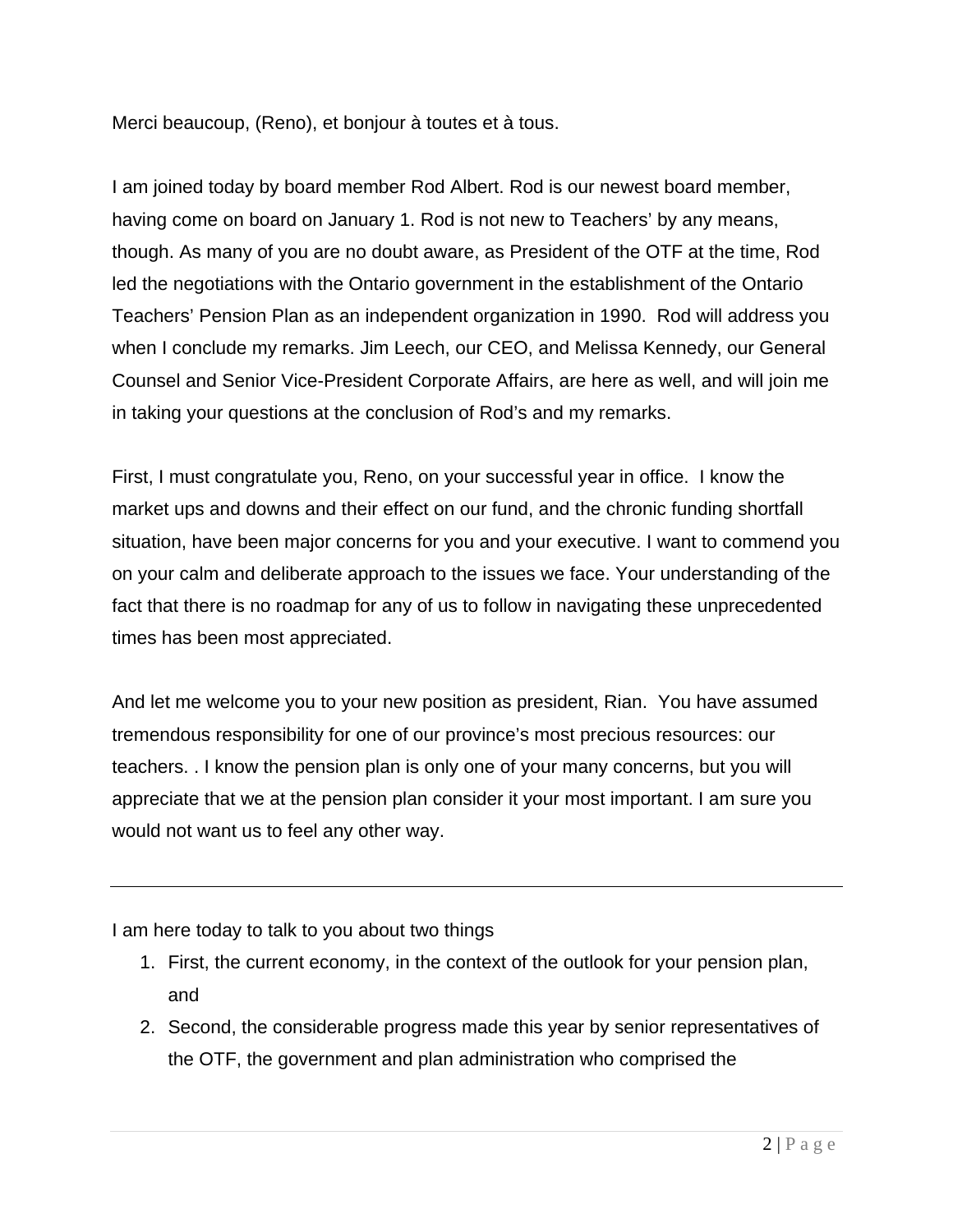Sustainability Working Group. They have worked together to address the state of chronic pension shortfalls that our plan has been experiencing in recent years.

I will start with a look at the economy and market conditions.

It's now been three years since the demolition derby of asset backed commercial paper, subprime mortgages and the ensuing financial crisis began. You've heard that period referred to as a "Black Swan" – something that could not have been foreseen, because it had never been seen before. I still remember our Chief Investment Officer at the time, Bob Bertram, expressing his dismay as fixed income and equity markets, which aren't supposed to move in the same direction, did exactly that. Commercial paper had frozen and many investors were forced to sell other investments – driving their prices down - to meet their debt obligations. And so values of both asset classes fell in unison

It's now two years later, and while we may have crept out of the depths of the 2008- 2009 recession, the good times certainly have not returned to either the markets or the economy.

Some call the US situation a "fragile economic recovery." Some call it "Japan Lite", likening it to Japan's "lost two decades" that began in the 90s … with five recessions since then causing the country to slip in and out of economic consciousness. A total of 8.5 million American jobs were lost in 2008-09. 4.5 million Americans remain unemployed today – roughly the equivalent to the population of the city of Los Angeles. And until Americans are working, their economy can't. Employment is the engine of the modern economy, fueling new home, car and major appliance purchases. Given Canada's dependency on the US economy, when they are ailing, so are we. This year's market swings have been dizzying and unpredictable. As I started drafting my remarks for today, China also announced an economic slowdown. This drove the Dow Jones to its largest sell-off in more than a month.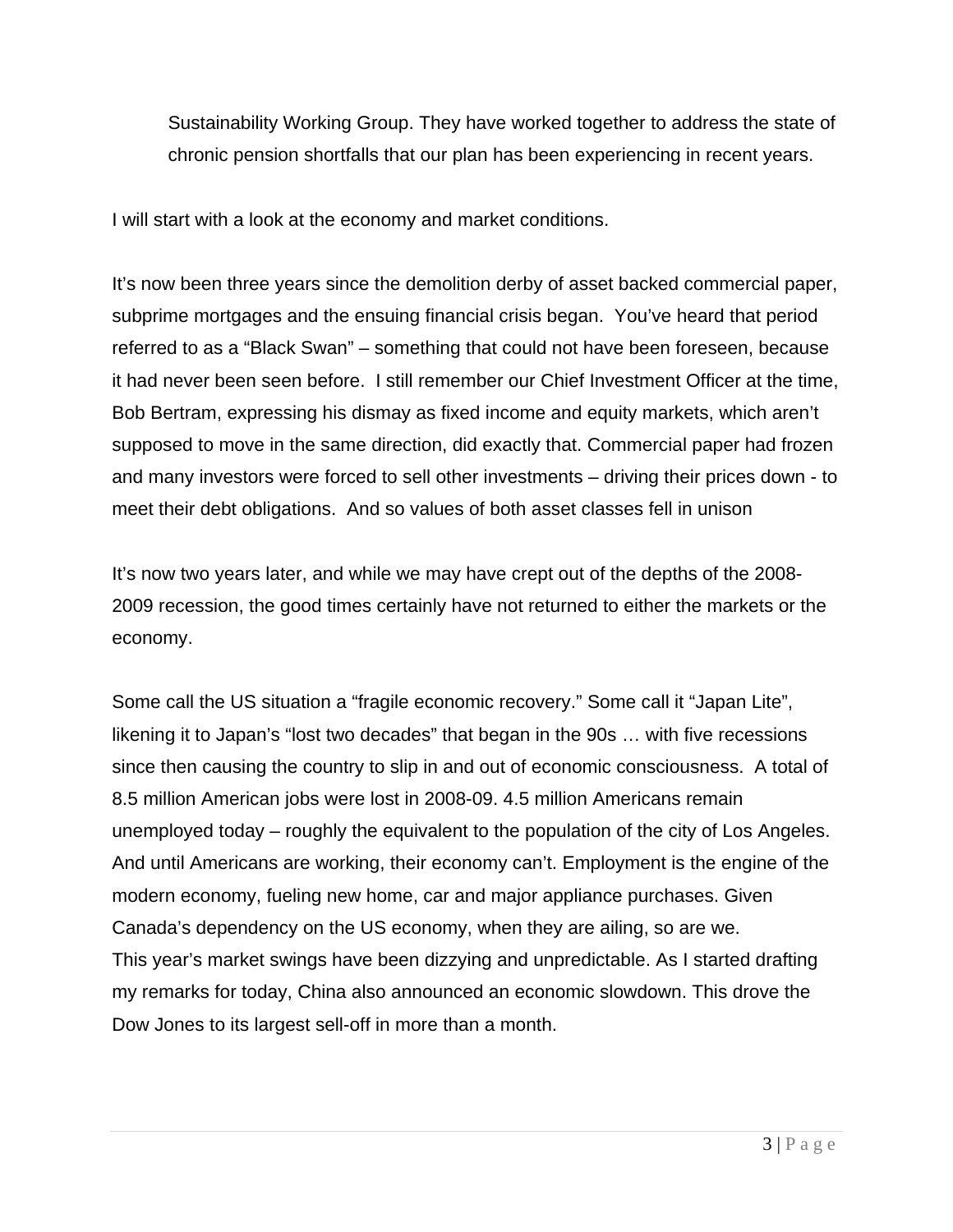Looking outside North America and across the Atlantic, the European contagion that began in earnest this year has also kept the brakes on any economic recovery there.

I am pleased to report that your pension fund did not have any exposure to European sovereign debt under whose weight Portugal, Ireland, Italy, Greece and Spain (with the inelegant acronym PIIGS) continue to reel; nor did we have any exposure to British Petroleum. You may have read that our public equities' team was able to purchase a significant position in Transocean, the oil rig company sometimes wrongly blamed for the BP gulf catastrophe. Their share price dropped at the time of the blowout; we purchased additional shares near the low, and I'm pleased to say those shares are already up 25%.

The Canadian economy is healthy by comparison to other countries', largely because it is resource-based. Never has it been a better time to be hewers of wood and drawers of water, not to mention miners and oilers. However, the fact remains that we live in a global economy, and so we are not immune to the effects of Japan Lite or the PIIGS.

As Neil Petroff, our Chief Investment Officer, warned in his remarks at our April annual meeting:

"Because (the 2009) rebound was largely the result of stock market recovery and not true economic growth, we don't expect market returns to maintain this pace going forward."

Unfortunately, he was right.

With markets weak and interest rates even lower than last year, it will come as no surprise, I am sure, that we have not seen pension funding relief. The plan's most important liability risk is a decline in real interest rates. And while we thought that interest rates might have climbed with recovery, that has not happened; in fact Real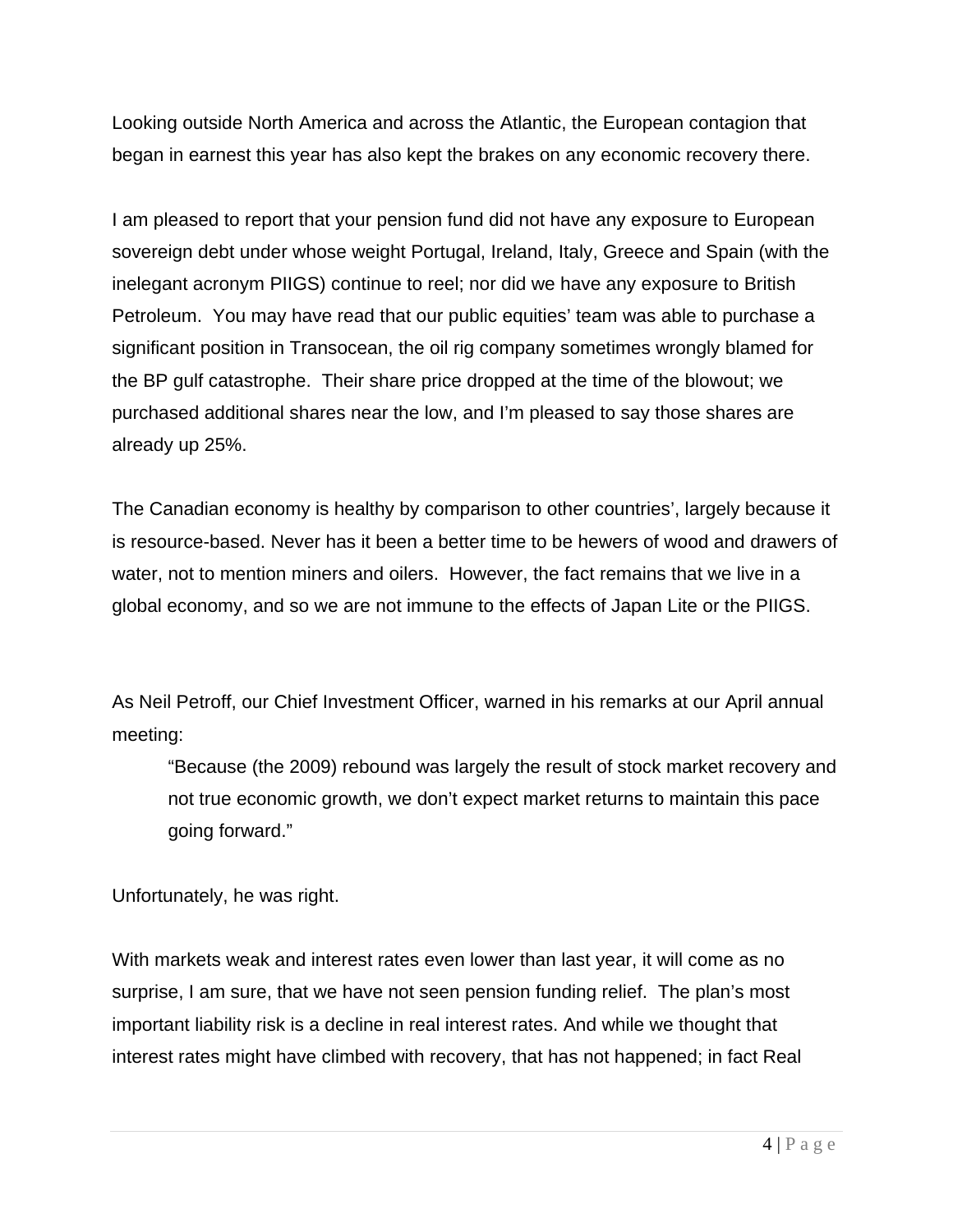Return Bond yields have fallen by .11% to 1.42%. As a result our overall funding position has worsened.

As reported earlier this year, our 2010 shortfall was already projected to grow, with \$12.7 billion in losses held back in the smoothing adjustment at the end of 2009, to be recognized over the next three years. The continuing fall in real interest rates exacerbates that problem.

With that backdrop, you can understand why the board and management of the pension plan are as encouraged as we are with the progress made by the Sustainability Working Group over the past several months.

Let me remind you of the genesis, mandate and composition of that working group.

It was created as part of the understanding reached at the time of the January 1, 2009 valuation filing. The parties agreed at that time to form a Sustainability Working Group to study the best means to keep the Teachers' pension plan secure and affordable well into the future. The tripartite group was composed of senior representatives from the OTF and the Ontario government, as well as plan management. All three groups had their advisors – actuaries and in the case of the OTF, their lawyer – at the table. It was facilitated by the esteemed Dr. Harry Arthurs, who chaired the recent Ontario Expert Commission on Pensions. Together, they considered all possible changes to the plan to safeguard its long-term viability and affordability.

Many members of plan staff expended literally thousands of hours of work to support the working group's efforts.

The result of their deliberations is contained in a report that will be presented to the membership in September. It will focus on two new processes: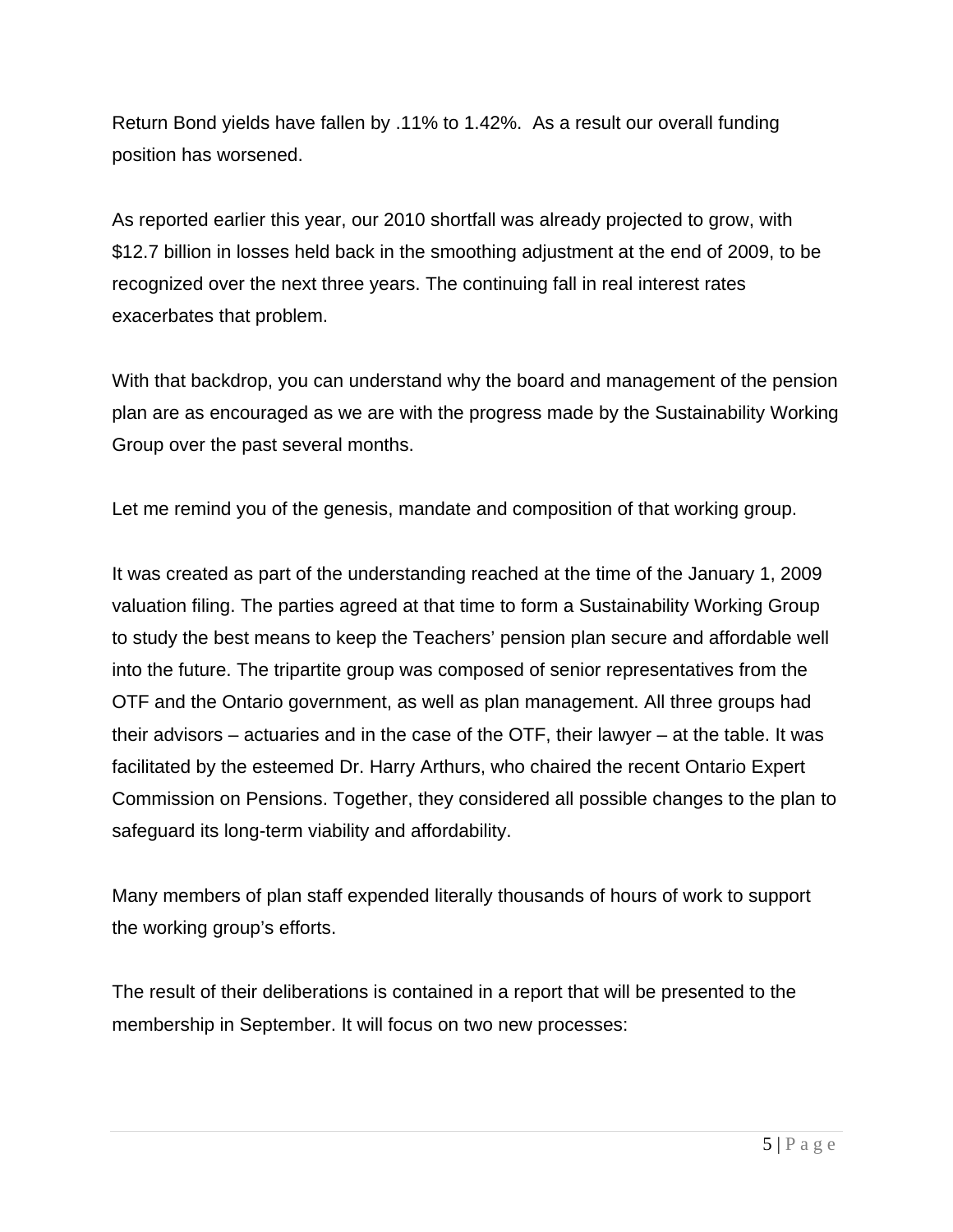- First, an independent review of the rate-of-return assumption used to estimate the value of plan liabilities. This transparent process is designed to allow the partners to put the issue behind them with confidence; and
- Second, a review of options, including possible changes to future contribution and benefit levels, if the filing valuation shows a funding shortfall in 2012.

The working group per se now has been dissolved and its membership reconstituted into the Partners' Consultative Committee – a group that meets every quarter - which will act on the findings and recommendations.

A separate communication and education group also was formed as part of the filing agreement. It developed and delivered a comprehensive collection of materials – speakers' kits, webcasts, fact sheets, newsletters and more -- to help the general membership understand the funding challenges facing the plan. If you haven't yet done so, I encourage you to visit the tripartite website, FundingYourPension.com, and review the materials housed there. There have been nearly 5,000 unique visitors to the site todate. 95% of the visitors surveyed said the presentation helped them understand the pension plan's funding challenges, and 92% said they would recommend the site to others. This communications effort will continue through the next filing.

With interest rates as low as they are, markets as weak as they are, remnants of the 2008 loss still to be smoothed in, and maturing demographics, we expect our deficit will be significant on that date. It is pretty clear that it will be a deficit too large to be "tweaked" away with minor adjustments. Nor is there sufficient time for investment returns or interest rates to cure the problem. Changes will have to be made to ensure the plan's sustainability.

We are very pleased that the partners have gotten ahead of the game, by ensuring that there is a list of options, already researched and available for careful and thoughtful discussion in the months to come.